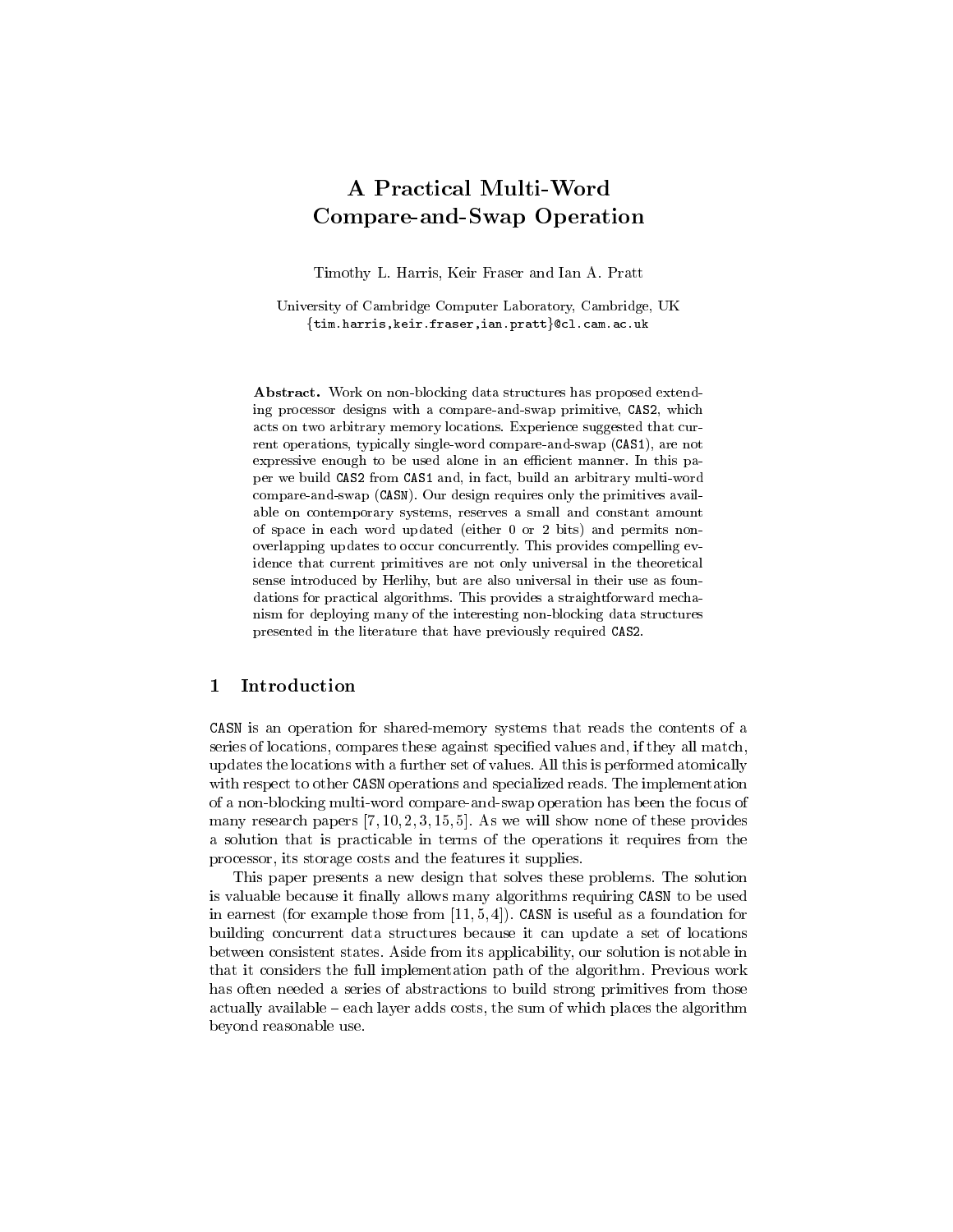We present our new design through a two-stage process: we develop a restricted form of CAS2 directly from CAS1 (Sect. 4) and we then show how to use that to implement CASN (Sect. 5). In Sect. 6 we discuss implementation problems such as memory management and the need for memory barrier operations. We evaluate the algorithm through experimental results on six processor families.

### 2 Background

Throughout this paper we assume a shared-memory model. We assume that an operation new allocates a fresh area of memory sufficient for a specified number of words. We take CAS1 as a primitive and assume initially that it  $-$  along with ordinary read and write operations  $-$  is implemented in a *linearizable* manner by the system (meaning that it appears to occur atomically at some point between its invocation and return). We assume that all memory accesses are of word-size and are to word-aligned addresses. As usual we define CAS1 as:

```
word_t CAS1(word_t *a, word_t o, word_t n)\{ old = *a;if (old == o) a = n;
  return old;
\mathcal{L}_{\mathcal{L}}
```
We wish CASN to be *linearizable* so that it is easy to reason about its use. It should be non-blocking, meaning that some operation will complete if the system takes a large enough finite number of steps. This gives resilience against poor scheduler interactions (e.g. priority inversion). For scalability it is crucial that it is disjoint-access-parallel: operations on disjoint sets of locations should proceed in parallel. Finally, it should act on data structures with a natural and efficient representation. This means that reserving more than a few bits in each location is unreasonable. We would like to be able to use a built-in CAS1 operation for the case of a single-word update. It is usually necessary to use separate read and write operations on locations subject to update by CASN since disjoint-accessparallel designs place intermediate values in locations during their update.

#### 2.1 Related Work

Herlihy's universal construction may form the basis of a CASN design, but it is not disjoint-access-parallel [7]. Neither is Greenwald's basic implementation using CAS2 [5], although he also shows how a further control word per word allows parallel updates. Israeli and Rappaport's design is disjoint-access-parallel [10], but each word must hold a processor 'ownership' field and the algorithm requires strong LL/SC operations. Those operations can be implemented over basic LL/SC or CAS1 by reserving further per-processor 'valid' bits in each word.

Anderson and Moir's wait-free CASN uses strong LL/SC single-word primitives [2]. It requires extensive auxiliary per-word structures. Moir subsequently developed a simpler *conditionally wait-free* design for CASN [15], meaning one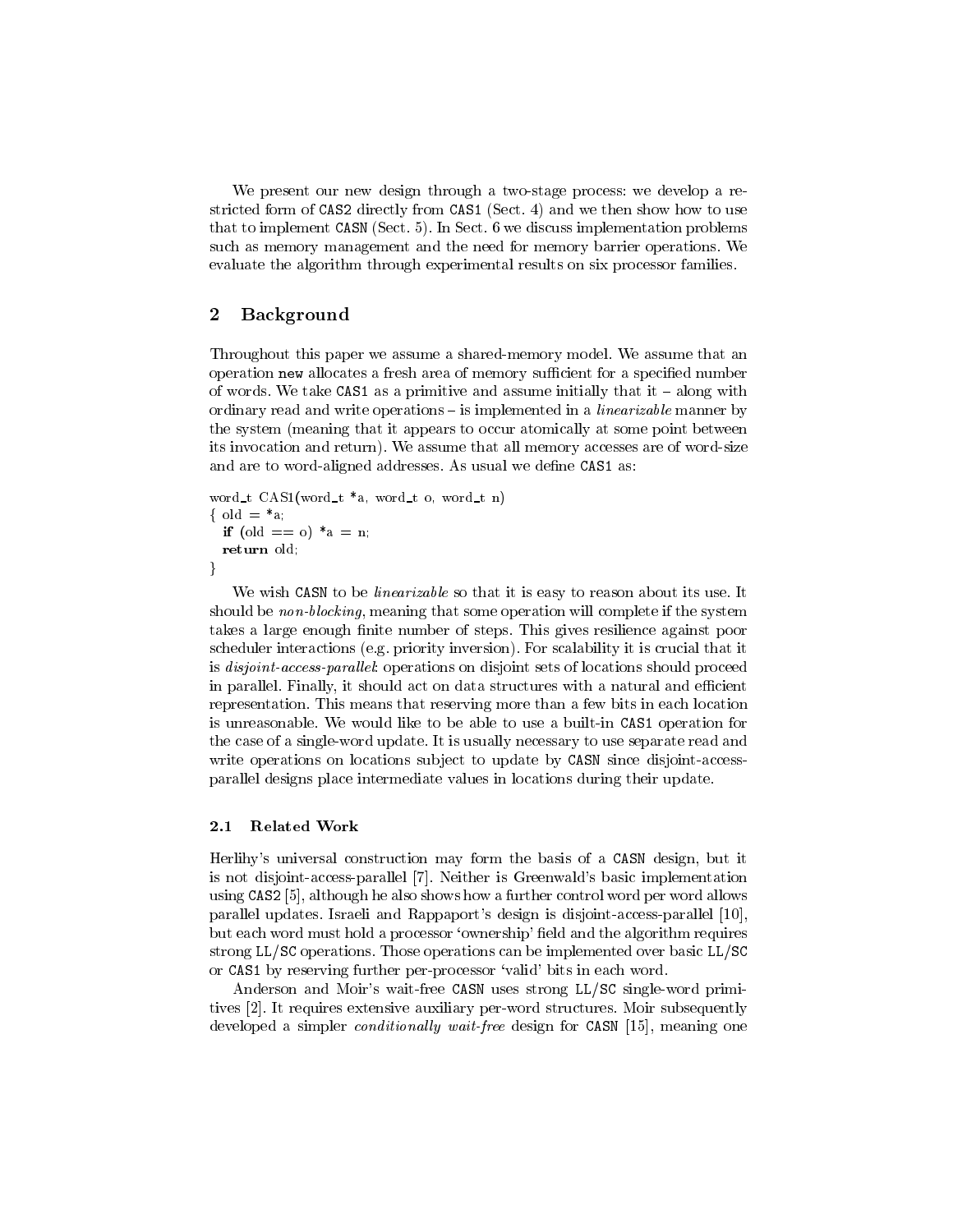**Table 1. CASN** algorithms for a system with p processes, a machine word size of  $w$  bits, a maximum CASN width of  $n$  locations from  $a$  addresses, showing which algorithms are disjoint-access-parallel  $(D-A\ parallel)$  and which require support from the operating system kernel (OS)

|                               | D-A parallel   | Requires                         | Bits-per-word                                           |
|-------------------------------|----------------|----------------------------------|---------------------------------------------------------|
| 7                             | No             | CAS <sub>1</sub>                 | Ю                                                       |
| $\lceil 5 \rceil$             | No             | CAS <sub>2</sub>                 |                                                         |
| $[3]$                         | N <sub>0</sub> | $CAS1 + OS$                      | -10                                                     |
| [2]                           | Yes            |                                  | Strong LL/SC $p(w+l) + l$ where $l = \lg_2 p + \lg_2 a$ |
| $\left[15\right]$             | Yes            | Strong LL/SC $\lg_2 p + \lg_2 n$ |                                                         |
| $\left\lceil 10 \right\rceil$ | Yes            | Strong LL/SC $\lg_2 p$           |                                                         |
| $[3]$                         | Yes            |                                  | CAS1 + OS $1 + \lg_2 n + \lg_2 p$                       |
| $\left\lceil 10 \right\rceil$ | Yes            | CAS <sub>1</sub>                 | $p + \lg_2 p$                                           |
| New                           | Yes            | CAS1                             | $\vert 0 \rangle$ or $\vert 2 \rangle$                  |

that is not intrinsically wait-free but which, at key points after contention is detected, evaluates a user-supplied function to determine whether to retry.

Anderson et al. provide two further algorithms for priority-based schedulers [3]. One is only suitable for uniprocessors. The other is not disjoint-accessparallel. In their designs Anderson et al. use a restricted form of CAS2 which is much the same as the RDCSS operation we define in Sect. 4. However, it requires priority-based scheduling and non-preemption guarantees for some code sequences.

Moir shows several ways to build strong LL/SC from CAS1 or realistic LL/SC [14]. However, there are problems with each construction. The correctness of the first relies on sufficiently large counters reserved in each value not overflowing at certain points. The second design allows ponter-sized values to be stored by fragmenting them across words along with a header. This (at least) doubles the storage required. The third design provides single-word LL/SC operations without needing to avoid overflow based on an elaborate mechanism to control tag  $re-use - for example a single SC requires four operations on a tag-management$ queue. This design also requires a processor ID field to be reserved in every word, along with space for these bounded tags and a count field. None of these algorithms fits with our desire for a natural and efficient representation.

Table 1 summarizes the various existing CASN designs and contrasts them with our algorithm. For all except [2] and [15] the per-word overhead is reserved in each data location; in [2] and [15] it is separate.

## 3 Algorithmic Overview

As with most concurrent algorithms, the design of ours is rather intricate. We hope that a brief overview of the the algorithm's operation will aid readability. Central to it is the use of descriptors. These are data structures in which threads initiating some operation make available all of the information that others need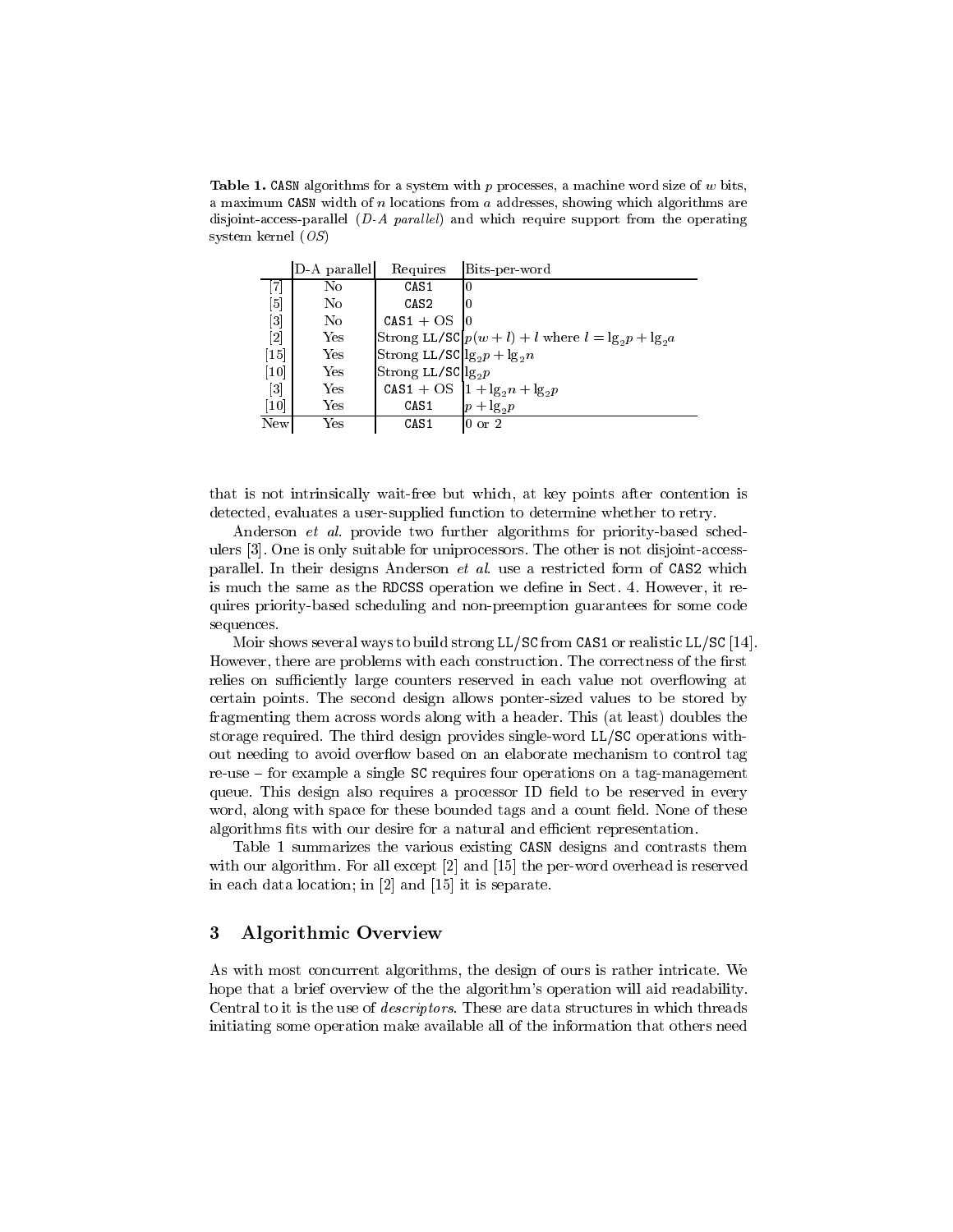to complete it  $-e.g.$  a CASN descriptor holds the addresses to be updated, the values expected to be found there, the new values to store and a status field indicating whether the CASN is still in progress.

A thread makes a descriptor active by placing a pointer to it into a location in shared memory. This is our non-blocking alternative to locking that location. Other threads seeing the descriptor pointer use the information in it to help the owning thread complete its operation and release the location. A CASN proceeds by placing pointers to its descriptor in each location being updated, checking that they hold the expected old values. If this succeeds for all the locations then each location is released, replacing the descriptor-pointers with the new values. If any location does not hold the requisite old value then the CASN is said to have failed and each location is restored to its old value. CASN therefore resembles an update made using two-phase locking, but employing descriptor pointers so that other threads accessing the locations do not block.

We decompose CASN into two layers. We first build a limited form of CAS2 (Sect. 4) that atomically introduces or removes descriptor-pointers conditional on a status field. From this we construct CASN (Sect.  $5$ ). Sect. 6 considers implementation issues and the management of the memory holding descriptors.

### 4 Double-Compare Single-Swap

We define RDCSS as a restricted form of CAS2 operating atomically as:

word\_t RDCSS(word\_t \*a1, word\_t o1, word\_t \*a2, word\_t o2, word\_t n2)  $f r = *a2$ : if  $((r == 02) \& ( *a1 == 01) *a2 = n2;$ return r;  $\mathcal{F}_{\mathcal{F}}$ 

This is *restricted* in that  $(i)$  only the location  $a2$  can be subject to an update,  $(ii)$  the memory it acts on must be partitioned into a *control section* (within which a1 lies) and a *data section* (within which a2 lies), and *(iii)* the function returns the value from from a2 rather than an indication of success or failure. RDCSS may operate concurrently with  $(i)$  any access to the control section,  $(ii)$ reads from the data section using RDCSSRead, *(iii)* other invocations of RDCSS and *(iv)* updates to the data section using CAS1, subject to the constraint that such CAS1 may fail if an RDCSS operation is in progress on that location.

#### 4.1 Design

Figure 1 shows pseudo-code to implement RDCSS from CAS1. The descriptor passed to RDCSS contains five fields defining the proposed operation: the *control* address (a1), expected value (o1), data address (a2), old value (o2) and new value (n2). Descriptors are held outside the control and data sections and (aside from those introduced by RDCSS) values in the data section are distinct from pointers to descriptors. Each invocation uses a fresh descriptor, meaning one whose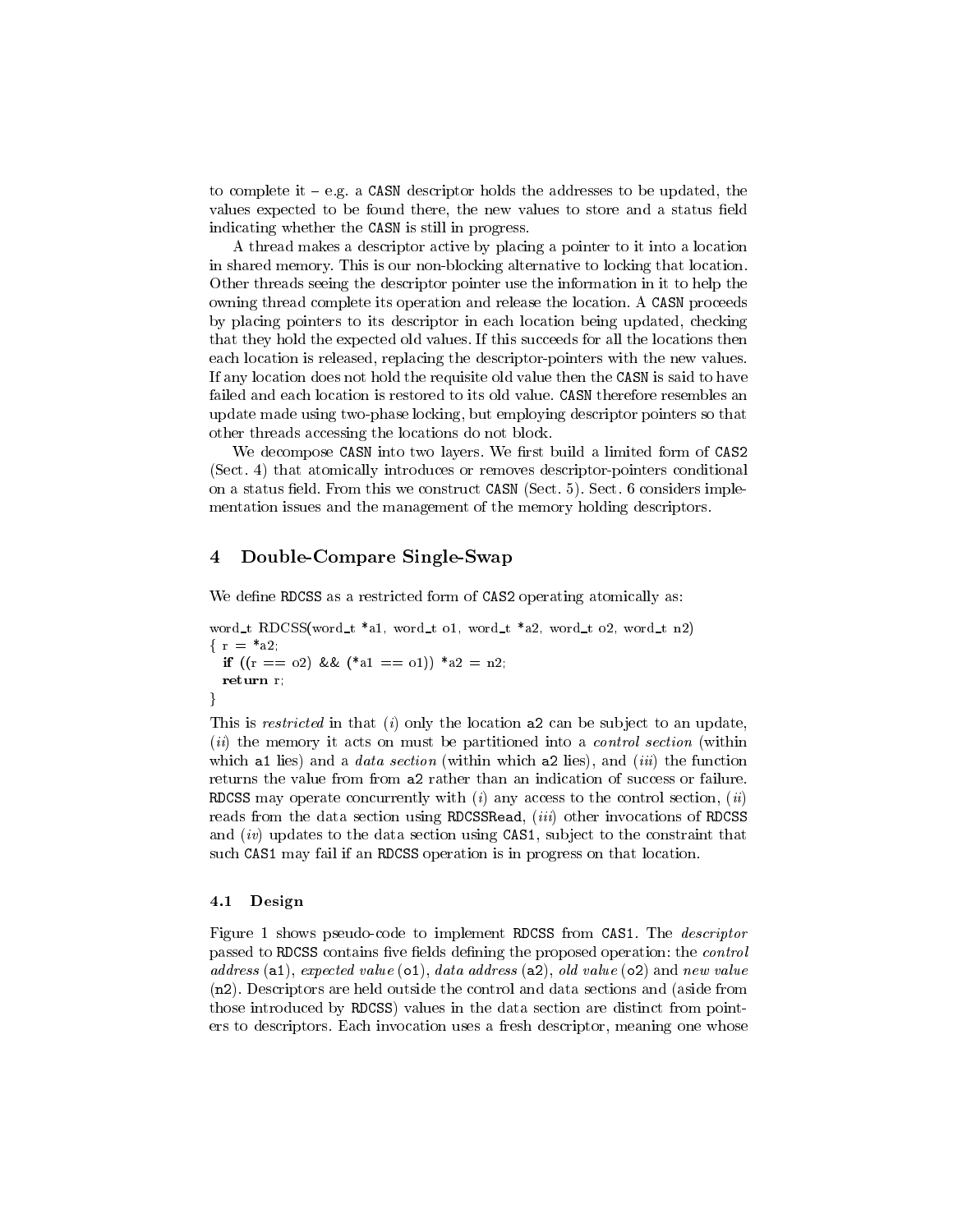```
word_t RDCSS (RDCSSDescriptor_t *d) {
 do f
   r = \text{CAS1}(d \rightarrow a2, d \rightarrow o2, d); /* C1*/
   if (IsDescriptor (r)) Complete(r); /* H1*/} while (IsDescriptor (r)); /* B1*/
 if (r == d \rightarrow o2) Complete(d);
 return r;
}<br>word_t RDCSSRead (addr_t *addr) {
 do f
   r = * \text{addr}; /* R1 */if (IsDescriptor(r)) Complete(r); /* H2<sup>*</sup>/
  } while (IsDescriptor (r)); /* B2*/return r;
}<br>void Complete (RDCSSDescriptor_t *d) {
 v = *({d{\rightarrow}a1}); / * R2*/if (v==d->o1) CAS1(d->a2, d, d->n2); /* C2*/
   else CAS1(d->a2, d, d->o2); /* C3*/
\}
```
Fig. 1. RDCSS pseudo-code implementation

address is (or acts as if it is) held only by the caller. A predicate IsDescriptor tests whether its parameter points to a descriptor  $-$  we discuss it in Sect. 6.

In outline RDCSS attempts a CAS1 on the data address to change the old value into a pointer to the descriptor  $(C1)$ . If successful, Complete finishes the operation: if the control address holds the expected value then the pointer is changed to the new value (C2), otherwise the old value is re-instated (C3). If a descriptor is found (H1, H2) then that RDCSS invocation is completed. A descriptor is `active' when referenced from the data section, for example:



#### $4.2$ **Correctness**

We wish to establish that RDCSS and RDCSSRead provide linearizable non-blocking implementations. We proceeded by developing a model from the pseudo-code definitions and sub jected this to exhaustive tests using the Spin model checker [9]. Direct model checking is impracticable: the size of the shared memory, the number of active threads and the number of concurrent RDCSS invocations are un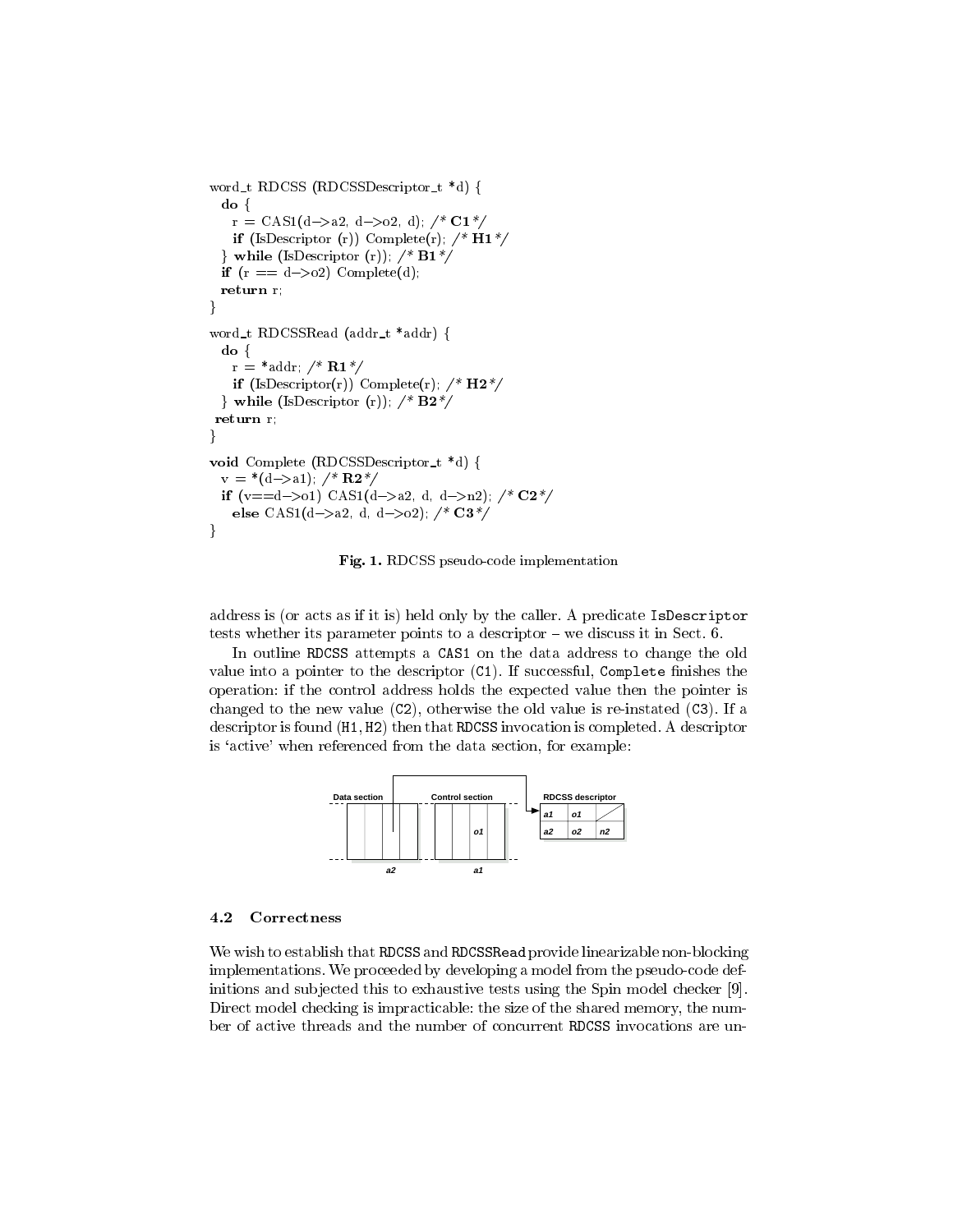bounded. However, inspection of the algorithm lets us reduce the size of the state space to one which can be explored successfully:

- ${\bf -}$  Each invocation of RDCSS can be considered separately. This surprising observation follows by examining the memory accesses. C1 is the only one to make a descriptor active and it succeeds at most once per descriptor (its return value causes loop B1 to terminate). Updates, C2 and C3 make descriptors inactive. Therefore each descriptor has at most one interval of time over which it is active, causing at most two updates  ${\bf -}$  one to active it and one to deactivate it. Both updates are to the data address specied in the descriptor. Different RDCSS operations acting on the same location are thereby serialized by the order of their active periods, so we can consider them individually.
- ${\bf -}$  We divide values in memory into equivalence classes. We classify the contents of the control address as either equal or not equal to the expected value. We need four classes for the data address: the old value, the new value, a pointer to the descriptor active on it and finally all other values.
- ${\bf -}$  Although there may be an unbounded number of threads in the system, each is in one of a limited number of states defined by a point in the code of Fig. 1 and the values of local variables. We model the threads collectively as a set of pairs  $(p, m)$  where p represents a possible thread state and m is a boolean indicating whether at most one, or possibly more than one, thread is in that state. For example, this set initially contains one pair representing a single thread invoking RDCSS and multiple potential invocations of RDCSSRead.

We hypothesized that RDCSS can be linearized at the last execution of R2 for a descriptor that becomes active and otherwise at the last execution of C1. RDCSSRead would be linearized at its last execution of R1. From this abstraction we developed a Spin model in which global variables represent  $(i)$  the set of possible thread states  $(ii)$  the contents of the control and data addresses and  $(iii)$ the `logical' contents of the data address, updated at the proposed linearization point of RDCSS and read at the proposed linearization point of RDCSSRead.

We model execution by defining a guarded statement for each thread state, enabled when that state is possible. Additional statements, always enabled, model operations that can operate concurrently with RDCSS- for example external updates to the value held at the control address. We used assertion statements to compare the logical and actual memory contents at the proposed linearization points. Spin accepts the resulting model without any assertion failures.

Showing non-blocking behaviour proceeds more directly: observe that each backward branch (B1, B2) is taken only if a descriptor-pointer was read from the data section and Complete invoked on that descriptor. Each descriptor-pointer is stored in the data section at most once (as above, at C1) and each invocation of Complete either removes the descriptor-pointer (if C2 or C3 succeeds) or observes it to have already been removed (if the attempted CAS1 fails. Therefore backward branches can only occur if system-wide progress has been made.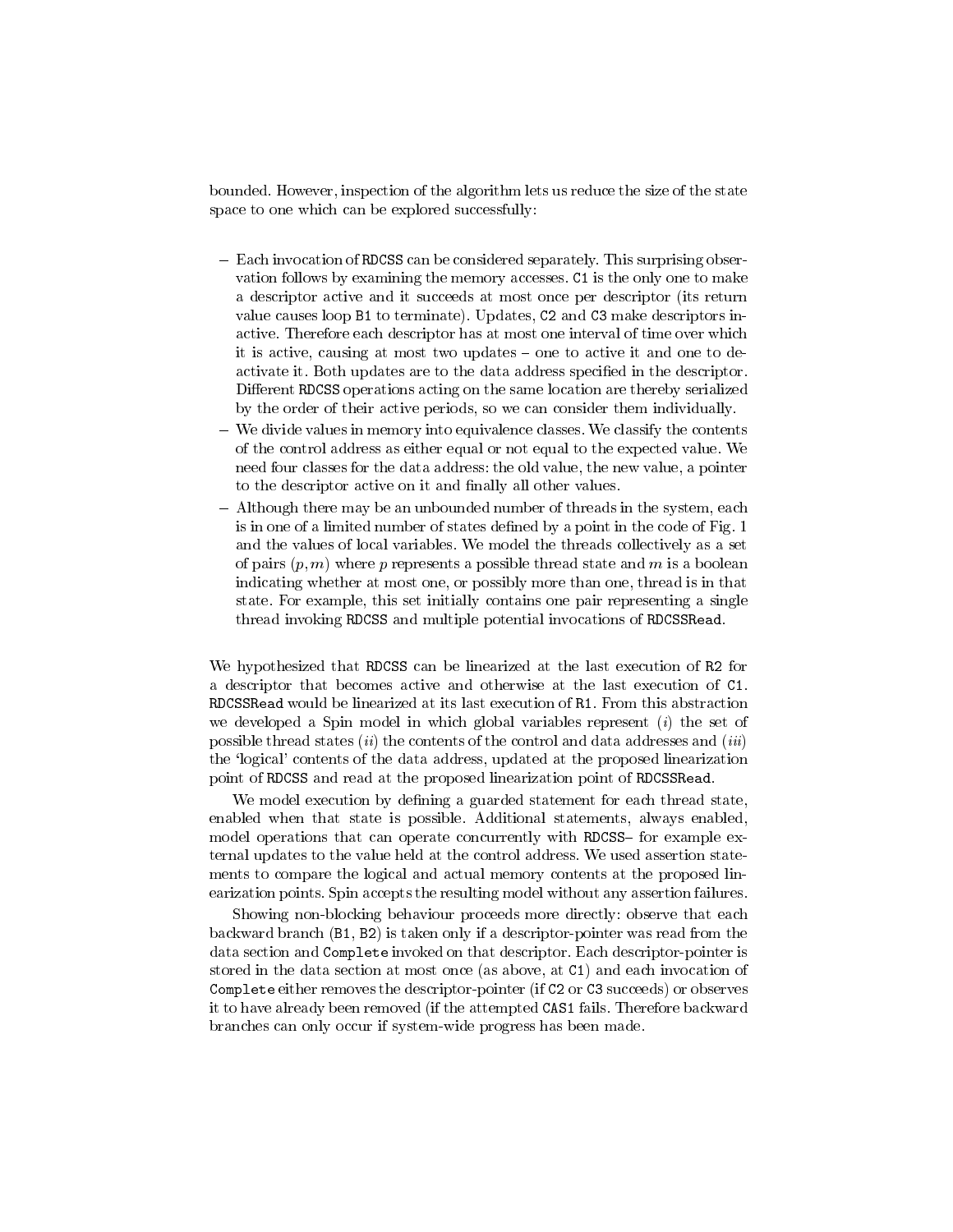bool CASN (CASNDescriptor t \*cd) { if (cd->status == UNDECIDED) {  $/*$  **R4** $*/$ 

 $phase_1: status = SUCCEEDED;$ for (i = 0; (i < cd->n) && (status == SUCCEEDED) ; i++) {  $/* L1*/$ retry\_entry: entry =  $cd$  ->entry [i]; val = RDCSS (new RDCSSDescriptor  $t$  ( $\&$ (cd->status), UNDECIDED, entry->addr, entry->old, cd));  $\frac{\times}{100}$  X1<sup>\*</sup>/ if (IsCASNDescriptor\_t (val)) { if (val  $!=$  cd) { CASN (val);  $\frac{\pi}{4}$  H3<sup>\*</sup>/ goto retry\_entry;  $\}$ } else if (val  $!=$  entry->old) status = FAILED;  $\}$  and  $\}$ CAS1 ( $\&$ (cd->status), UNDECIDED, status); /\* C4\*/  $\}$ phase 2: succeeded =  $(cd$  ->status == SUCCEEDED); for  $(i = 0; i < cd \rightarrow n; i++)$ CAS1 (cd->entry[i].addr, cd, succeeded ? (cd->entry[i].new) : (cd->entry[i].old));  $/*$  C5<sup>\*</sup>/ return succeeded; word\_t CASNRead (addr\_t \*addr) {

do f  $r = RDCSSRead(addr);$  /\*  $R5*/$ if (IsCASNDescriptor (r)) CASN (r);  $/* H4*/$ } while (IsCASNDescriptor (r));  $/*$  B3\*/ return r;  $\}$ 

Fig. 2. Two-phase CASN pseudo-code implementation using RDCSS at X1

### 5 CASN Using RDCSS

We will now show how CASN can be implemented using RDCSS. As before a descriptor held in shared memory describes the operation. A CASN-descriptor contains a *status* field (holding UNDECIDED, FAILED or SUCCEEDED), a count  $(n)$ and then a series of n *update entries* each having a distinct *update address* (a1,  $\dots$ ), an *old value* ( $\circ$ 1,  $\dots$ ) and a *new value* ( $\circ$ 1,  $\dots$ ).

The update addresses lie in the data section of memory and are held according to some total order agreed by all threads to guarantee non-blocking behaviour, e.g. sorted. The CASN descriptors themselves are held in the control section: the status field will be subject to comparison using RDCSS. As before, each invocation is made with a fresh descriptor. CASN may operate concurrently with  $(i)$  other invocations of CASN and (ii) reads from the data section using CASNRead.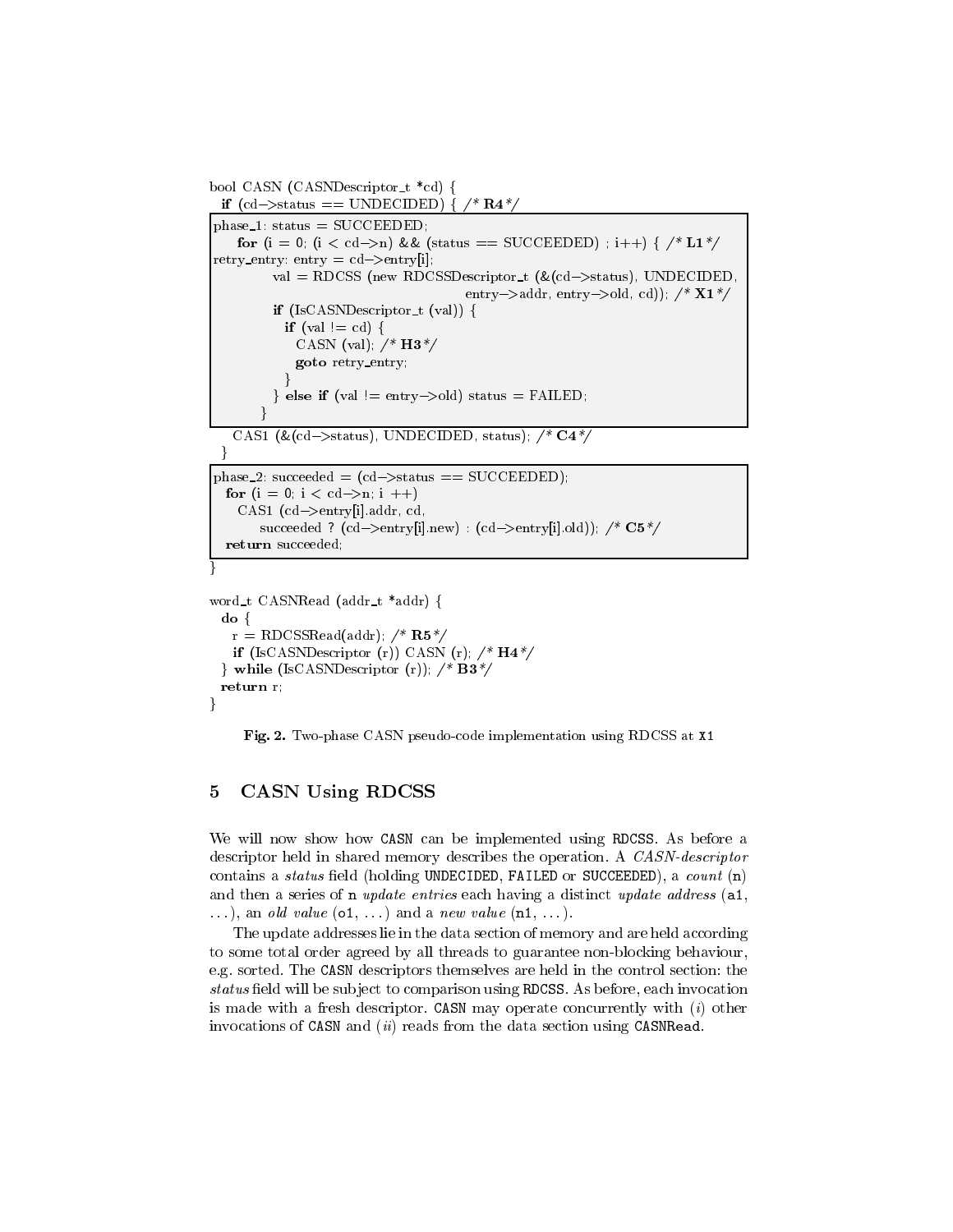Fig. 2 shows the two-phased pseudo-code for our CASN algorithm and for an associated CASNRead operation. The first phase attempts to introduce pointers from each update address to the descriptor. For example, after installing two such pointers the memory may be depicted:



If phase 1 encounters a pointer to another descriptor then it helps that operation before re-trying. At the end of phase  $1, C4$  tries to set the status field to SUCCEEDED (if pointers were installed at each address) or FAILED (if some address did not contain the value expected). The second phase iterates over the update entries removing the pointers. A descriptor is *undecided* whenever its status field holds that value; otherwise it is *decided* and either *failed* or *succeeded*. The *logical* contents of a data location are (i) the value it holds if that is not a descriptor pointer,  $(ii)$  the old value for that location in an undecided or failed descriptor it points to, or *(iii)* the new value for that location in a succeeded descriptor.

CASNRead is structured in the same way as RDCSSRead: it retries the read operation until it does not encounter a descriptor pointer. Although we do not show them here, other kinds of read operation are also possible. One alternative is for CASNRead not to help other CASN invocations and instead to derive the logical contents of the location using the descriptor that it encounters. As Moir observed, the ability to read without helping can aid performance [15].

#### 5.1 Correctness

We initially developed CASN in concert with a Spin model of its behaviour parameterized on the number of concurrent operations, the number of storage locations and the range of values that those locations could hold. The model maintained the actual contents of those locations (updated using our algorithm with CAS1 as a primitive) and the logical contents (updated by an atomic step at the proposed linearization point). The largest configuration that could be checked exhaustively comprised 3 concurrent CAS2 operations on up to 4 binary locations.

While invaluable in identifying problems with early designs, this approach also helped us develop our ideas of why the algorithm works in a general setting. In this section we show that CASN is linearizable, performing an atomic update to the logical contents of memory at the point the descriptor becomes decided.

Conceptually, the argument is simplied if you consider the memory locations referred to by a particular CASN descriptor and the updates that various threads make on those locations within the implementation of the CASN function. A descriptor's lifecycle can be split into a first *undecided* stage and a second *decided* stage, joined by C4 which updates the descriptor's status field. We show that,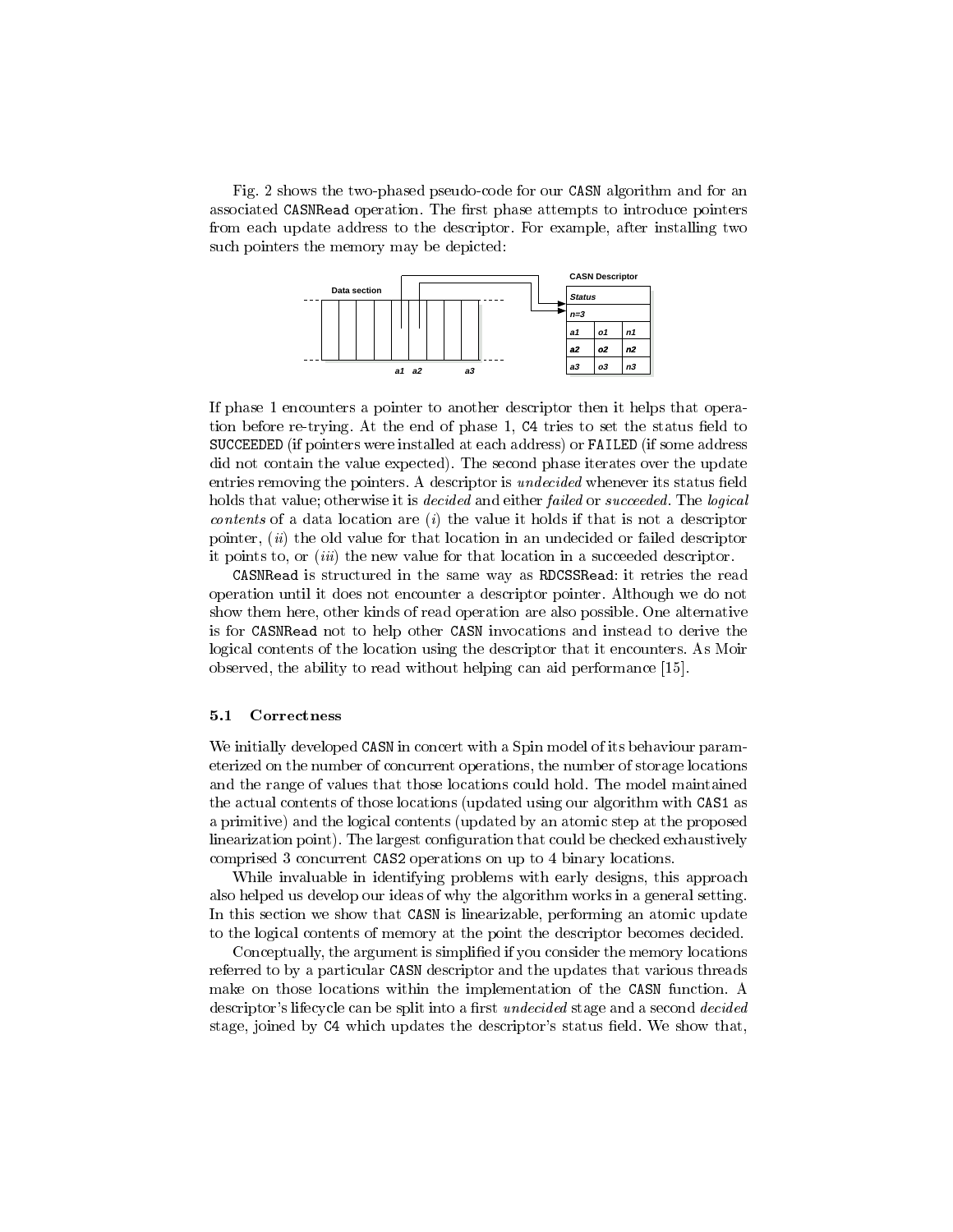aside from C4, all of the updates preserve the logical contents of memory and we then show that, when C4 is executed, it atomically updates the logical contents of the locations on which the CASN is acting.

Firstly, we consider the descriptor lifecycle and the updates that can be made by threads operating on undecided descriptors:

**Lemma 1.** Descriptor lifecycle is undecided  $\rightarrow$  decided. The only update to the status field is C4 which specifies UNDECIDED as the expected old value and either FAILED or SUCCEEDED as the new value. The old and new values differ and so C4 can succeed only once for each descriptor.

Lemma 2. Threads operating on a descriptor in the undecided stage are in phase 1 of the algorithm. To reach phase 2 a thread must either complete C4 (the first to do so would make the descriptor  $decided)$  or observe the descriptor to be decided at R4. In each case a contradiction.

Lemma 3. Threads operating on undecided descriptors preserve the logical contents of memory. The only update made in phase 1 of the algorithm is X1 which replaces the expected old value for a location with a pointer to a CASN descriptor specifying that same old value for that location. Hence the logical contents are preserved.

Secondly, we consider the linearization of CASN operations:

Lemma 4. Linearization of failed CASN. If C4 sets the status FAILED then X1 returned a non-descriptor value, not matching the expected old value. The time the unexpected value was read can be taken as the linearization point.

Lemma 5. Linearization of successful CASN. If C4 sets the status SUCCEEDED then the L1 completed and so  $(i)$  for each update entry, either X1 installed a descriptor-pointer or it found a pointer already in place,  $(ii)$  those values remain in place since no thread is yet in phase 2 (Lemma 2) and so *(iii)* C4 changes the logical contents of all update addresses, forming the linearization point.

Thirdly, we consider the *decided* stage of a descriptor's lifecycle:

Lemma 6. Threads with visible effects operating on decided descriptors are in phase 2 of the algorithm. The only updates to shared storage outside phase 2 are X1 and C4. Each tests the descriptor status for UNDECIDED.

**Lemma 7.** Threads with visible effects operating on decided descriptors preserve the logical contents of memory. The only update is C5 and, if it succeeds, the computed value matches the logical contents of the location.

Lemma 8. All descriptor-pointers are removed after one thread exits phase 2 of the algorithm. During phase 2 a thread attempts C5 for each update entry. Only C5 changes a descriptor-pointer into a non-descriptor pointer: it will fail if  $(i)$  a descriptor-pointer was not installed at that location or  $(ii)$  another thread has already removed the descriptor-pointer by its own execution of C5.

Finally, a technical requirement of the restrictions RDCSS imposes (Sect. 4):

Lemma 9. CAS1 operations do not fail because of concurrent RDCSS. C4 acts on the control section so cannot encounter an RDCSS descriptor pointer. The only other consideration is between C5 and X1. C5 has a CASN descriptor pointer as its old value and X1 has a non-descriptor value as its old value, so if C5 fails because it encounters a pointer to an RDCSS descriptor then it would have failed anyway.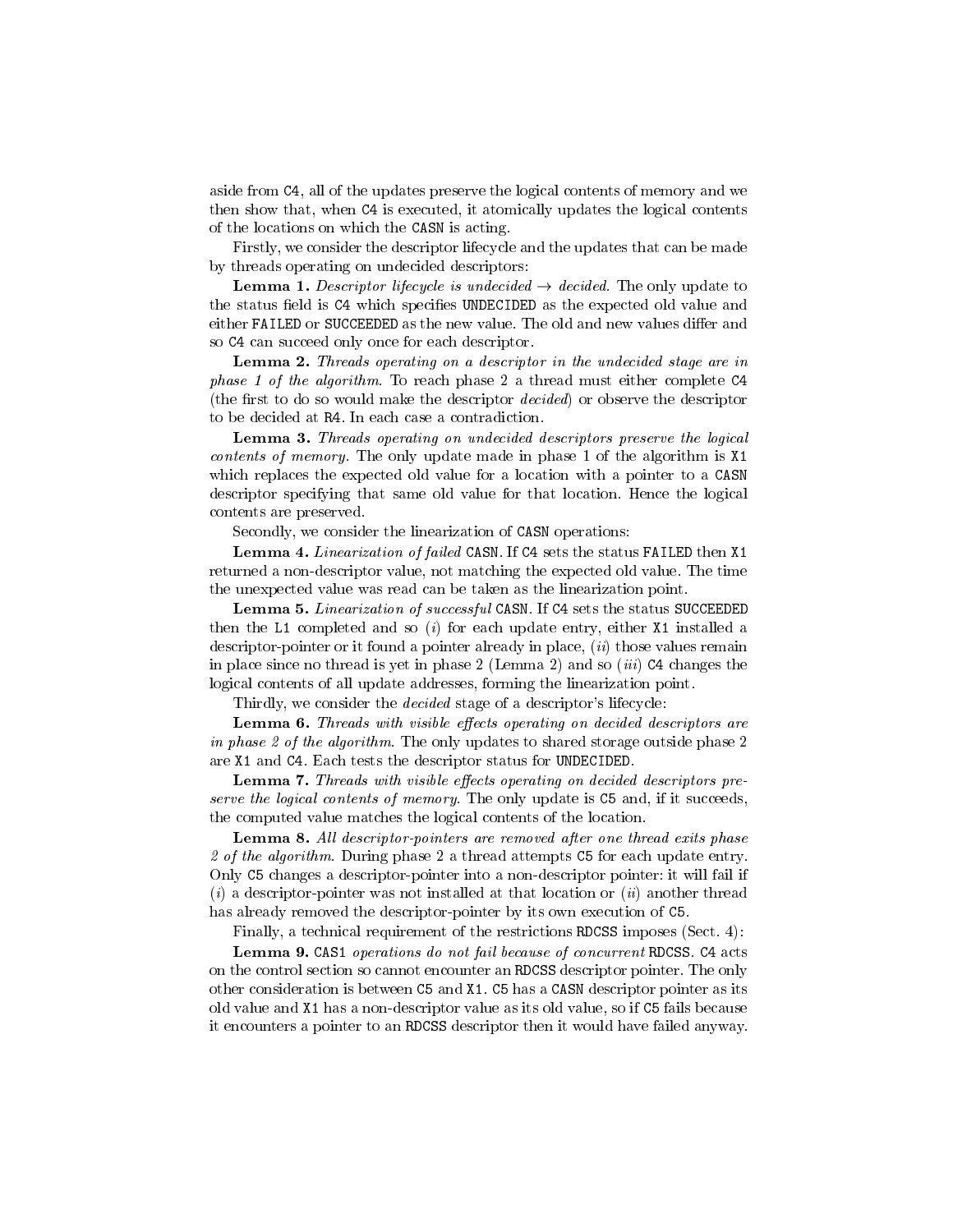### 6 Implementation

The pseudocode makes a number of assumptions about the underlying platform, and ignores four important problems: allocating and de-allocating descriptors, implementing the IsDescriptor predicates, the availability of CAS1 as an atomic primitive and the non-linearizability of the processor-supplied read/write and CAS1 primitives. We address those concerns in Sects  $6.1{-}6.4$ .

### 6.1 Storage Management

For both RDCSS and CASN we assumed that fresh descriptors would be used on each invocation. We developed two techniques to reduce allocations. Firstly, we embed a group of RDCSS descriptors into each CASN descriptor to form a *combined* descriptor. Rather than holding the five RDCSS fields directly, these embedded descriptors contain a single constant reference to the enclosing CASN descriptor from which the RDCSS descriptor values are derived. Secondly, in each combined descriptor, we provide only one embedded RDCSS descriptor per thread. This still acts 'as if' fresh addresses are used because  $(i)$  the addresses operated on by a particular CASN are distinct from one another, and  $(ii)$  the RDCSS X1 will install a thread's embedded descriptor at most once at each address (if the RDCSS does install the pointer then either the loop advances to the next iteration or it terminates because the status field is no longer UNDECIDED).

We evaluated two ways of managing these combined descriptors. In the first we assume garbage collection is already provided. In the second we introduce reference counting following Valois' CAS1-based design [17]. We use per-thread lists of free descriptors so that, without contention, a descriptor retains affinity for a particular thread. Manipulating reference counts and free lists forms around 10% of the execution time of an un-contended CASN. Although this scheme does not allow the storage that holds descriptors to be re-used for other non-referencecounted purposes, it is easy to imagine hybrids in which long-term shrinking uses garbage collection but short-term re-use employs counts. We are currently evaluating such combinations as well as Michael's SMR algorithm [13] and Herlihy et al.'s solution to the Repeat Offender Problem  $[8]$ .

### 6.2 Descriptor Identification

The IsDescriptor and IsCASNDescriptor predicates must identify pointers to the descriptors used by RDCSS and CASN. If run-time type information is available then this could be exploited without further storage cost. Otherwise, the pointers themselves can be made distinct by non-zero low-order bits (as we did in previous work to indicate deleted items [6]). We need two bits to distinguish ordinary pointers, references to RDCSS descriptors and references to CASN descriptors.

We favour this second scheme because it is widely applicable and it avoids an additional memory access to obtain type information. An attractive hybrid scheme, which we have not yet evaluated, is to reserve a single bit to identify descriptor-pointers in general and then to use type information, or prescribed header values, to distinguish between the two kinds.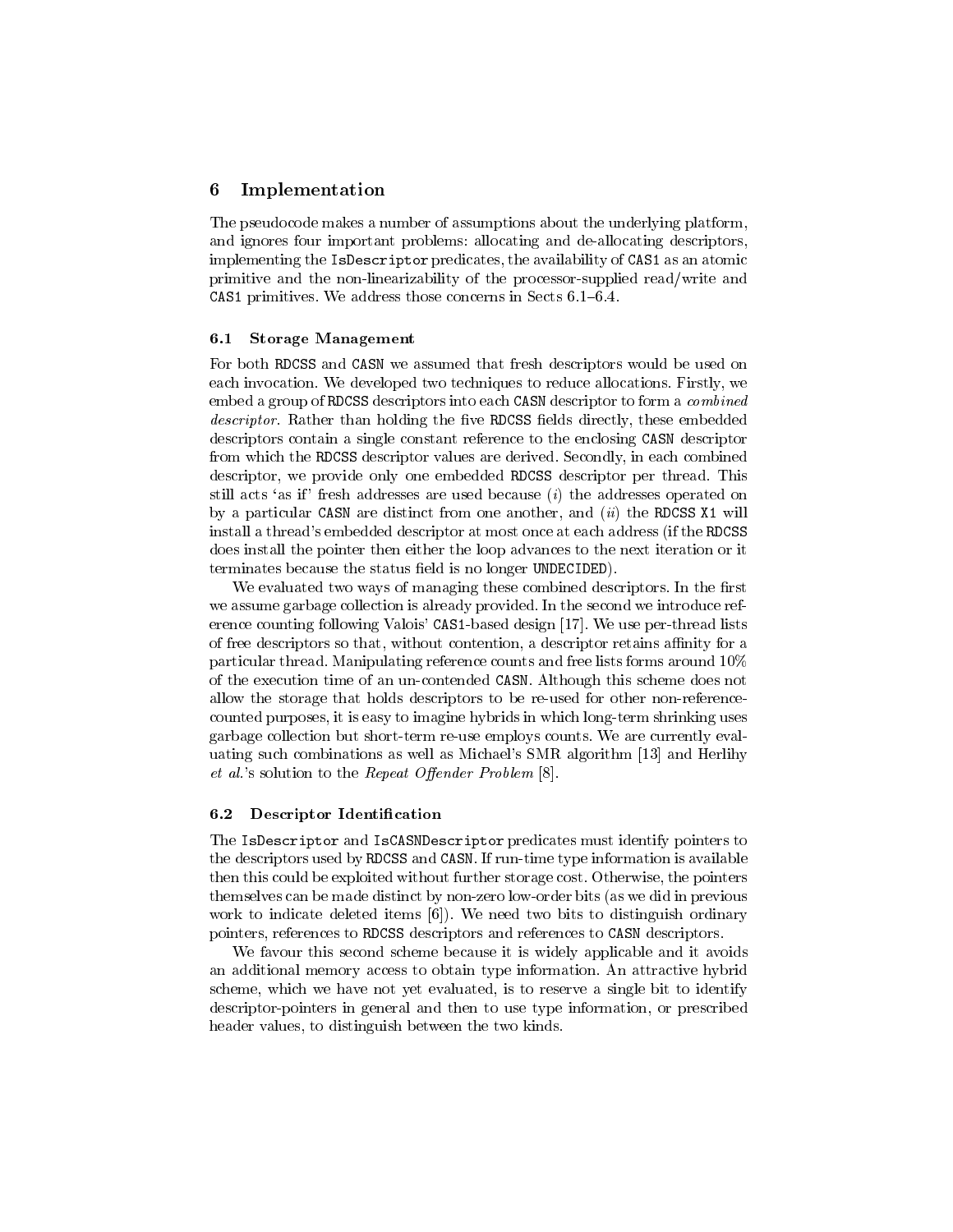Table 2. CPU microseconds per successful CASN operation on a range of popular fourprocessor systems and CASN widths of 2, 4, 16 and 64 words

|                                                                         | $IA-32$ |                |  | $IA-64$       |  |  | Alpha |                     |  |  | <b>SPARC</b> |                                                                                |  |  |  |       |
|-------------------------------------------------------------------------|---------|----------------|--|---------------|--|--|-------|---------------------|--|--|--------------|--------------------------------------------------------------------------------|--|--|--|-------|
| Type                                                                    |         | $\overline{4}$ |  | $ 16 $ 64   2 |  |  |       | 14 16 64  2 4 16 64 |  |  |              |                                                                                |  |  |  | 16 64 |
|                                                                         |         |                |  |               |  |  |       |                     |  |  |              | HF  2.4  4.2  21  280  1.6  2.8  17  280  2.0  3.9  24  200  3.1  5.5  30  430 |  |  |  |       |
| $HF-RC  2.1 3.6 19 270  1.5 2.6 16 270  2.2 3.7 23 200  3.2 5.5 28 400$ |         |                |  |               |  |  |       |                     |  |  |              |                                                                                |  |  |  |       |
|                                                                         |         |                |  |               |  |  |       |                     |  |  |              | $IR  4.0 6.3 26 340  3.4 4.4 19 300  4.5 6.4 31 490  5.4 8.7 44 570$           |  |  |  |       |
| MCS $  4.8 7.2 22 84  5.6 8.2 24 92  7.1 7.4 17 63  10 16 61 250$       |         |                |  |               |  |  |       |                     |  |  |              |                                                                                |  |  |  |       |
| MCS-FG  2.1 4.2 17 130  1.4 2.8 14 130  2.6 5.3 26 210  3.5 6.9 43 290  |         |                |  |               |  |  |       |                     |  |  |              |                                                                                |  |  |  |       |

#### 6.3 **Atomic Hardware Primitives**

Rather than implementing CAS1 directly, some processors provide the more expressive LL/SC (load-linked, store-conditional) operations. Unlike the strong LL/SC operations sometimes used in algorithms, these must form non-nesting pairs and SC can fail spuriously [7].

Where necessary we used a software version of CAS1, based on LL/SC, to generate the CASN results in this paper. Methods for building stronger primitives from LL/SC are well known: for example, the Alpha processor handbook shows how to use them to construct atomic single-word read-modify-write sequences such as CAS1. Such constructions, based on a simple loop that retries a LL/SC pair, are non-blocking under a guarantee that there are not infinitely many spurious failures during a single CAS1 operation.

#### 6.4 Weak Memory Architectures

Finally, our pseudo-code assumes the sub-operations it uses are themselves linearizable. This is not true of modern systems - including all those used in Sect. 7. In general these systems provide cache-coherence, serializability of accesses to single words and total ordering between accesses from the same processor to the same location. Stronger ordering must be established using *barrier* instructions: operations before the barrier must commit before any later operation may be executed. Adve and Gharachorloo provide a tutorial on the subject [1].

#### $\overline{7}$ Evaluation

Our benchmark is much the same as the *resource allocation* one used by Shavit and Touitou's which they argue is representative of highly concurrent queue and counter implementations [16]. A shared vector is initialized with distinct pointers. Each processor loops selecting a set of locations, reading their current values using CASNRead and attempting a CASN operation to permute the values between the locations. For a test using CASN operations of width  $n$  we divide the vector into  $n$  equal sized buckets and select one entry from each bucket. This benchmark enables a range of contention levels to be investigated by varying the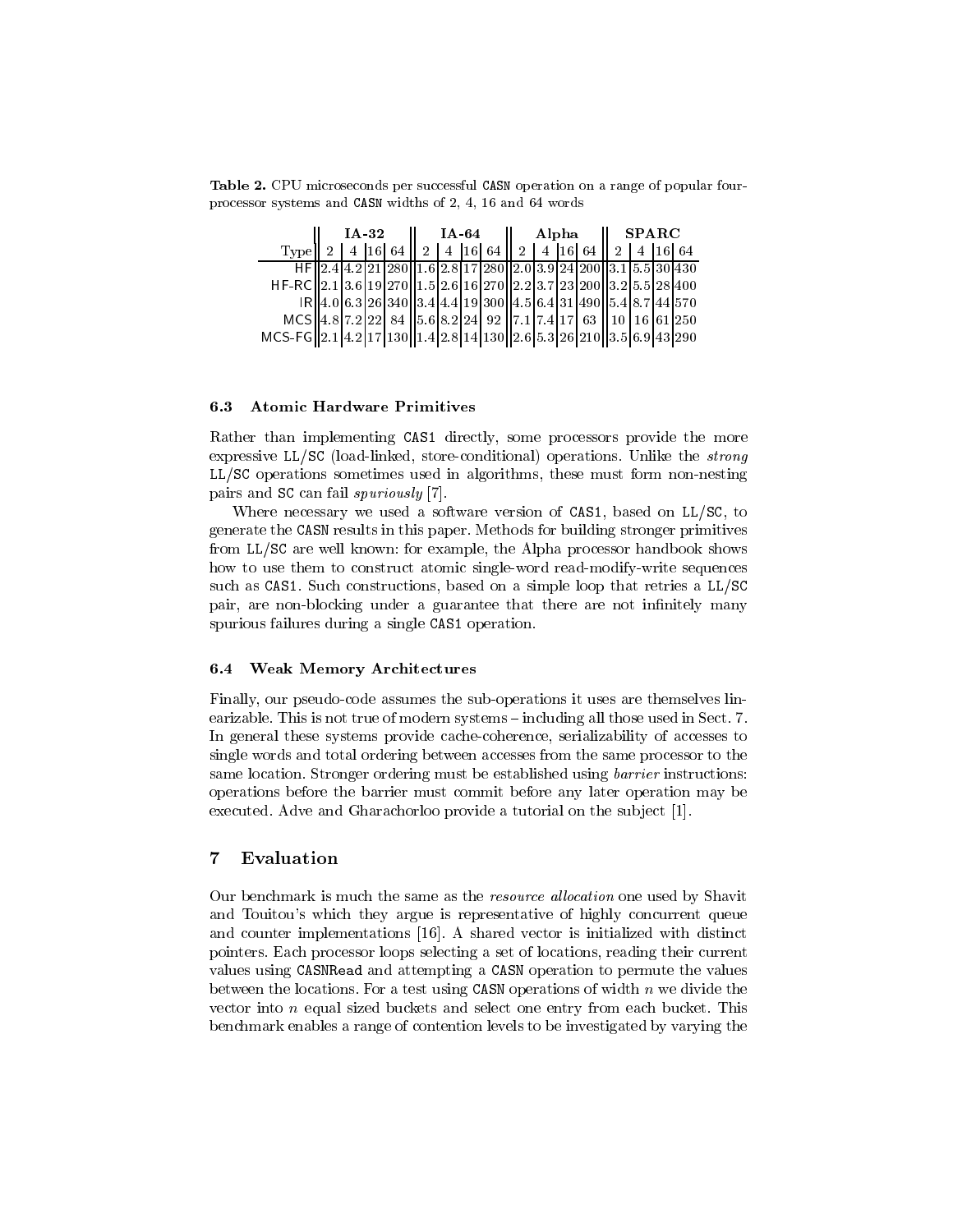

Fig. 3. CPU time per successful CASN operation for two large systems

concurrency, vector size, the width of CASN performed and whether padding is inserted between elements to place them on separate cache lines.

We implemented three non-blocking algorithms: ours assuming a garbage collector (HF) or using reference counting (HF-RC) and Israeli and Rappoport's CAS1-based design as the only practical alternative from Fig. 1 (IR). We also implemented two lock-based schemes using the queued spin-lock design of Mellor-Crummey and Scott [12], either with one lock to protect the entire vector (MCS) or with ne grain (i.e. per-entry) locks (MCS-FG).

Our measurements exclude initialisation. We start timing after all threads signal that they are executing and then run for two seconds. Results showing time per successful operation are calculated by dividing the total CPU time used (excluding initialisation) by the number of successful CASN operations. The CPU time and successful operations are summed across all threads. All results are presented to 2 significant figures. Although we do not analyse the costs of CASNRead operations in isolation, it is worth noting that a well-engineered implementation for any of the non-blocking algorithms adds only two operations to each read from a location that may be sub ject to CASN updates.

#### 7.1 Small Systems

We ran our benchmark application using four threads on four-processor IA-32 Pentium-III, IA-64 Itanium, Alpha 21264 and SPARC Ultra-4 workgroup servers. We used a vector of  $1024$  elements without padding  $-$  in doing so we aim to produce a worst-case layout. The CPU requirements in  $\mu$ s per successful CASN are shown in Table 2 over a range of CASN widths on each system.

Our CASN algorithm performs universally better than the IR scheme. This is the case for every test we ran and follows intuition: the algorithms use the same helping strategy and, for an uncontended n way operation, HF performs  $3n + 1$ word-size CAS1 steps whereas IR performs  $4n + 4$  double-width steps. There is little difference in performance between HF and HF-RC: in low contention the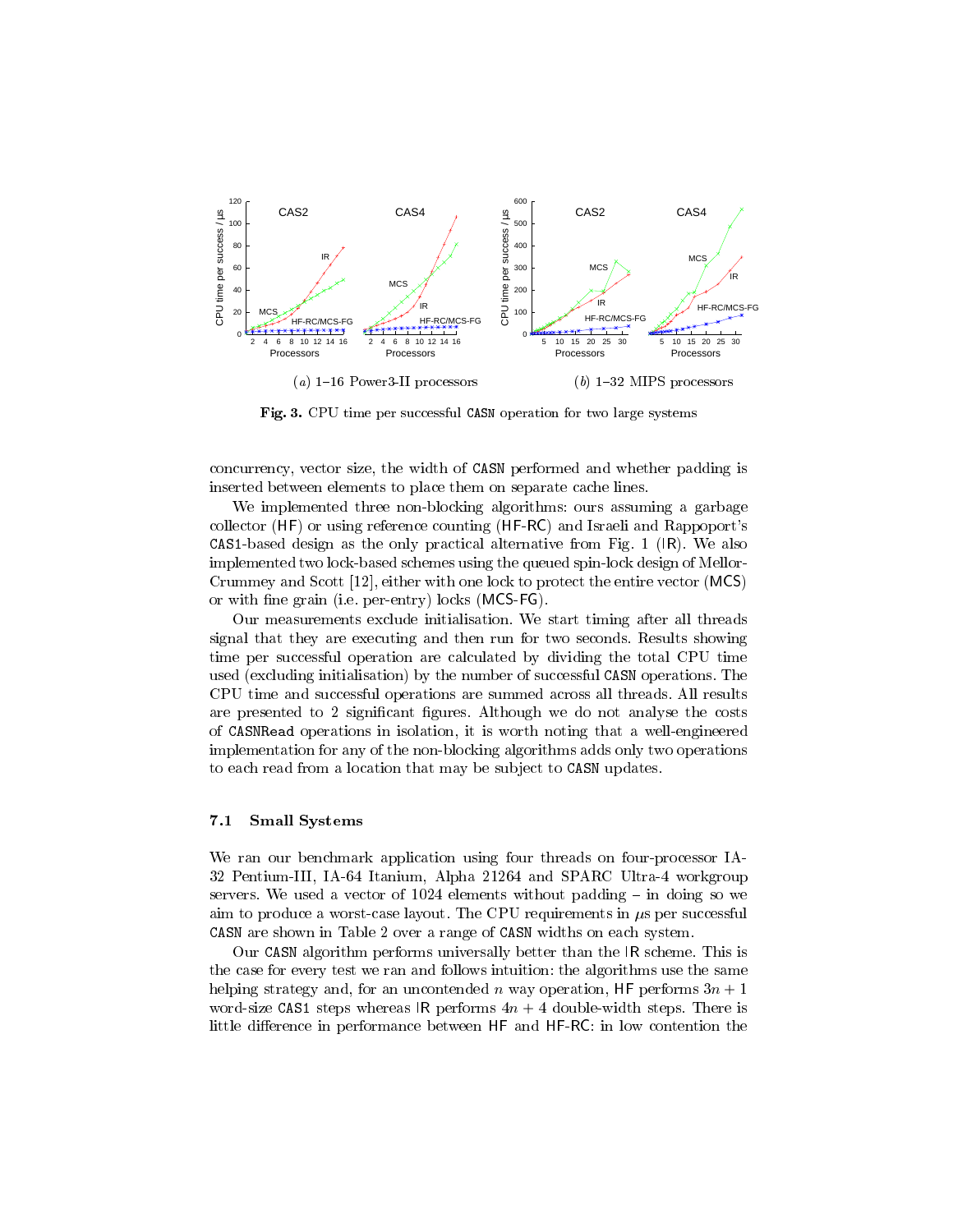Table 3. Power3-II system (top) and MIPS R12000 system (bottom) : CPU microseconds per successful CASN operation with 16 threads vs. vector size and CASN width

|                 | CAS2 |         |     |       | CAS4 |                                           | CAS8                                                                                                                                                                      |     |     |  |
|-----------------|------|---------|-----|-------|------|-------------------------------------------|---------------------------------------------------------------------------------------------------------------------------------------------------------------------------|-----|-----|--|
| Type            |      |         |     |       |      | 256 1024 4096 256 1024 4096 256 1024 4096 |                                                                                                                                                                           |     |     |  |
| HF-RC           | 4.7  | 3.8     | 36  | 11    | 6.8  | 5.9                                       | 39                                                                                                                                                                        | 17  | 12  |  |
| IR.             | 89   | 79      | 76  | 140   | 110  | 94                                        | 270                                                                                                                                                                       | 160 | 120 |  |
| MCS             | 50   | 51      | 49  | 77    | 77   | 78                                        | 130                                                                                                                                                                       | 130 | 130 |  |
| MCS-FG $  $ 4.2 |      | 3.6     | 3.6 | ll 11 | 7.6  | 6.9                                       | 35                                                                                                                                                                        | 18  | 14  |  |
| <b>DUMMY</b>    | 2.8  | $2.7\,$ | 2.7 | 4.8   | 4.4  | 4.3                                       |                                                                                                                                                                           | 8.0 | 7.7 |  |
|                 |      |         |     |       |      |                                           |                                                                                                                                                                           |     |     |  |
|                 |      |         |     |       |      |                                           | $\begin{array}{ c c c c c }\n \hline\n \text{CAS1} & \text{CAS2} & \text{CAS4} & \text{CAS8} \\  \hline\n 256 & 1024 & 4096 & 256 & 1024 & 4096 \\  \hline\n \end{array}$ |     |     |  |
| Type            |      |         |     |       |      |                                           |                                                                                                                                                                           |     |     |  |
| HF-RC           | 21   | 16      | 15  | 55    | 33   | 28                                        | 180                                                                                                                                                                       | 99  |     |  |
|                 |      |         |     |       |      |                                           |                                                                                                                                                                           |     | 58  |  |
| IR.             | 130  | 120     | 120 | 190   | 150  | 140                                       | 470                                                                                                                                                                       | 220 | 180 |  |
| MCSII130        |      | 120     | 130 | 220   | 190  | 200                                       | 380                                                                                                                                                                       | 380 | 430 |  |
| $MCS-FG$        | 18   | 14      | 12  | 38    | 29   | 24                                        | 115                                                                                                                                                                       | 69  | 54  |  |

cost of reference counting is balanced by the locality gained by re-use and as contention rises the main loop of the CASN dominates execution.

Only the non-blocking algorithms experience CASN failures because the lockbased designs prevent updates between the old values being read and the CASN being attempted. On the 2-processor system the non-blocking algorithms exhibit indistinguishable success rates: 97-99% for widths of up to 8, 90% for 16, 70% for 32 and 50% for 64. On the 4-processor machines success rates of 90% and above are achieved for CASN widths of 2, 4 or 8.

#### 7.2 Large Systems

We now examine larger systems: an IBM SP node of 16 Power3-II processors with uniform memory access and a ccNUMA Origin 2000 system with 64 MIPS R12000 processors. For these systems we inserted padding between vector elements to place each on its own cache line and eliminate false sharing. This improved the performance of all algorithms, particularly where contention was high. Furthermore, we maximized the performance of the MCS-FG algorithm by locating each vector element and its associated lock in the same cache line.

Fig. 3 shows how the CPU time per successful CASN varies with the number of processors used. In each case we examined CAS2 and CAS4 operating on a vector of 1024 pointers, corresponding to a minimum success rate of 92% on the Power3-II machine and 90% on the MIPS machine. We did not run experiments with HF because of its high per-processor memory demands in the absence of a garbage collector. In all graphs the lines for MCS-FG and HF-RC are coincident: we therefore present these results with suitably-labelled single lines.

Finally, we investigated the effects of varying the vector size. Table 3 shows  $\mu$ s per success on two 16-processor configurations. It is interesting to note the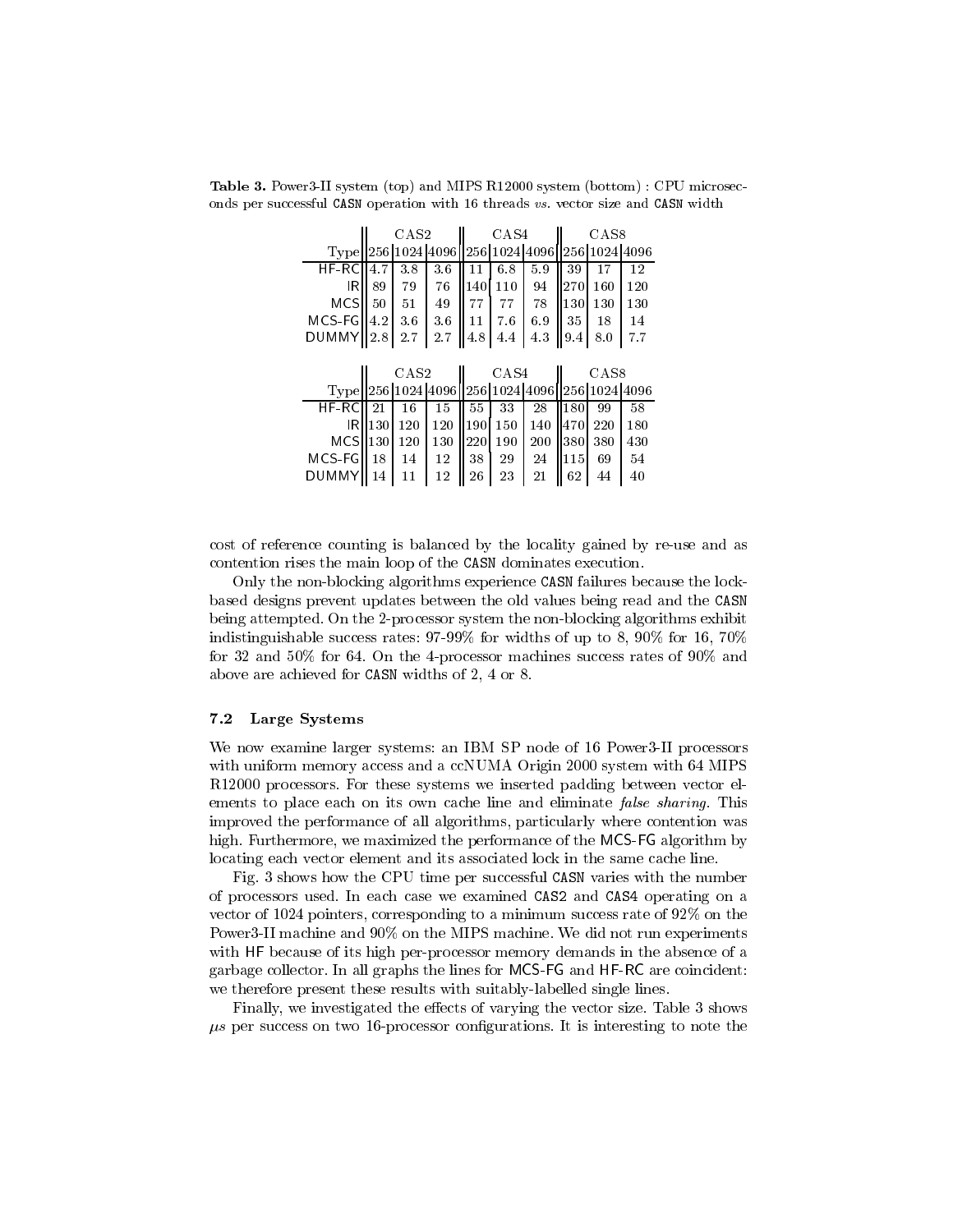deleterious effect on performance caused by the increased contention occurring with smaller vector sizes, particularly for wider CASN. For example, on Power3-II the time per successful HF-RC CAS8 operation increases by 340% when the vector size reduces from 4096 to 256. With the larger vector 92% of operations succeed, but this drops to 52% for 256. The increased time per successful operation is due to the large amount of wasted work, but also to the heavy load placed on the machine's memory system as cache line ownership moves between CPUs.

Throughout all of our experiments we found that HF-RC outperforms the other non-blocking algorithm, IR, by a wide margin. Performance of HF-RC was closely comparable to that of the MCS-FG, the best lock-based algorithm. During these experiments we also recorded the ratio of minimum and maximum perthread number of successful operations. Using this as a metric of fairness we found that HF-RC is at least as fair as MCS-FG.

#### 7.3 Performance Bounds

We attempted to establish a best-case performance bound for CASN implementations on these systems. This was achieved by using a DUMMY function that performs a CAS1 on each of the N locations, but without any attempt to provide atomicity across the updates. For larger vector sizes (hence where contention is low) we found that the CPU time per operation used by DUMMY typically accounted for over 75% of that consumed by HF-RC. It is perhaps surprising that this simple operation takes such a large fraction of the time taken to complete the considerably more complex HF-RC and MCS-FG routines: For example, HF-RC requires three times as many CAS1 operations.

This discrepancy is because the cost of individual CAS1 operations vary considerably depending on whether the location's cache line is already held in an exclusive state in the local cache, or whether such a request must be issued to all other CPUs. When a CASN operation is started the locations that are to be updated are initially unlikely to be held locally since the vector is being actively shared with other CPUs. In contrast, the CAS1 operations that manipulate the CASN descriptor are likely to be local unless `helping' has occurred.

We reason that any implementation of CASN will have to incur the cost of gaining exclusive ownership of the locations to be updated, and hence the performance of DUMMY provides a reasonable lower bound. From these results we conclude that substantial improvement on HF-RC is unlikely.

#### **Conclusion** 8

The results show that our algorithm achieves performance comparable with traditional blocking designs while maintaining the benefits of a non-blocking approach. By reserving only a small and constant amount of space (0 or 2 bits per location) we obtain key benets over other non-blocking designs: those bits can often be held in storage that is otherwise unused in aligned pointer values, letting us build CASN from a single-word CAS1 operation and letting us use it